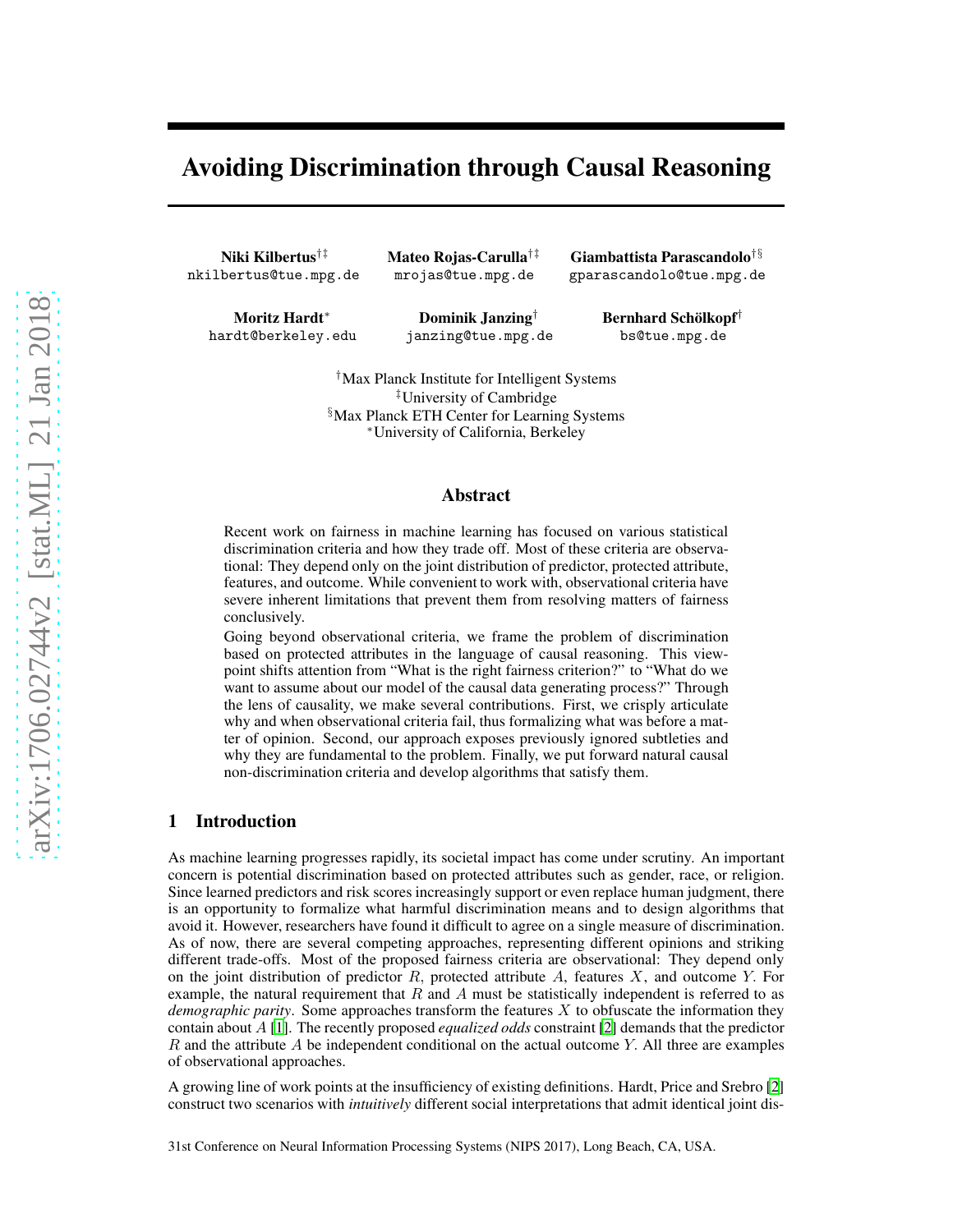tributions over  $(R, A, Y, X)$ . Thus, no observational criterion can distinguish them. While there are non-observational criteria, notably the early work on individual fairness [\[3\]](#page-9-2), these have not yet gained traction. So, it might appear that the community has reached an impasse.

## 1.1 Our contributions

We assay the problem of discrimination in machine learning in the language of causal reasoning. This viewpoint supports several contributions:

- Revisiting the two scenarios proposed in [\[2\]](#page-9-1), we articulate a natural causal criterion that formally distinguishes them. In particular, we show that observational criteria are unable to determine if a protected attribute has *direct causal influence* on the predictor that is not mitigated by *resolving* variables.
- We point out subtleties in fair decision making that arise naturally from a causal perspective, but have gone widely overlooked in the past. Specifically, we formally argue for the need to distinguish between the underlying concept behind a protected attribute, such as race or gender, and its *proxies* available to the algorithm, such as visual features or name.
- We introduce and discuss two natural causal criteria centered around the notion of *interventions* (relative to a causal graph) to formally describe specific forms of discrimination.
- Finally, we initiate the study of algorithms that avoid these forms of discrimination. Under certain linearity assumptions about the underlying causal model generating the data, an algorithm to remove a specific kind of discrimination leads to a simple and natural heuristic.

At a higher level, our work proposes a shift from trying to find a single statistical fairness criterion to arguing about properties of the data and which assumptions about the generating process are justified. Causality provides a flexible framework for organizing such assumptions.

## 1.2 Related work

Demographic parity and its variants have been discussed in numerous papers, e.g., [\[1,](#page-9-0) [4](#page-9-3)[–6](#page-9-4)]. While demographic parity is easy to work with, the authors of [\[3\]](#page-9-2) already highlighted its insufficiency as a fairness constraint. In an attempt to remedy the shortcomings of demographic parity [\[2\]](#page-9-1) proposed two notions, *equal opportunity* and *equal odds*, that were also considered in [\[7](#page-9-5)]. A review of various fairness criteria can be found in [\[8](#page-9-6)], where they are discussed in the context of criminal justice. In [\[9](#page-9-7), [10](#page-9-8)] it has been shown that imperfect predictors cannot simultaneously satisfy equal odds and *calibration* unless the groups have identical base rates, i.e. rates of positive outcomes.

A starting point for our investigation is the unidentifiability result of [\[2](#page-9-1)]. It shows that observedvational criteria are too weak to distinguish two intuitively very different scenarios. However, the work does not provide a formal mechanism to articulate why and how these scenarios should be considered different. Inspired by Pearl's causal interpretation of Simpson's paradox [\[11](#page-9-9), Section 6], we propose causality as a way of coping with this unidentifiability result.

An interesting non-observational fairness definition is the notion of *individual fairness* [\[3](#page-9-2)] that assumes the existence of a similarity measure on individuals, and requires that any two similar individuals should receive a similar distribution over outcomes. More recent work lends additional support to such a definition [\[12\]](#page-9-10). From the perspective of causality, the idea of a similarity measure is akin to the method of *matching* in counterfactual reasoning [\[13](#page-9-11), [14\]](#page-9-12). That is, evaluating approximate counterfactuals by comparing individuals with similar values of covariates excluding the protected attribute.

Recently, [\[15](#page-9-13)] put forward one possible causal definition, namely the notion of *counterfactual fairness*. It requires modeling counterfactuals on a per individual level, which is a delicate task. Even determining the effect of *race* at the group level is difficult; see the discussion in [\[16\]](#page-9-14). The goal of our paper is to assay a more general causal framework for reasoning about discrimination in machine learning without committing to a single fairness criterion, and without committing to evaluating individual causal effects. In particular, we draw an explicit distinction between the protected attribute (for which interventions are often impossible in practice) and its proxies (which sometimes can be intervened upon).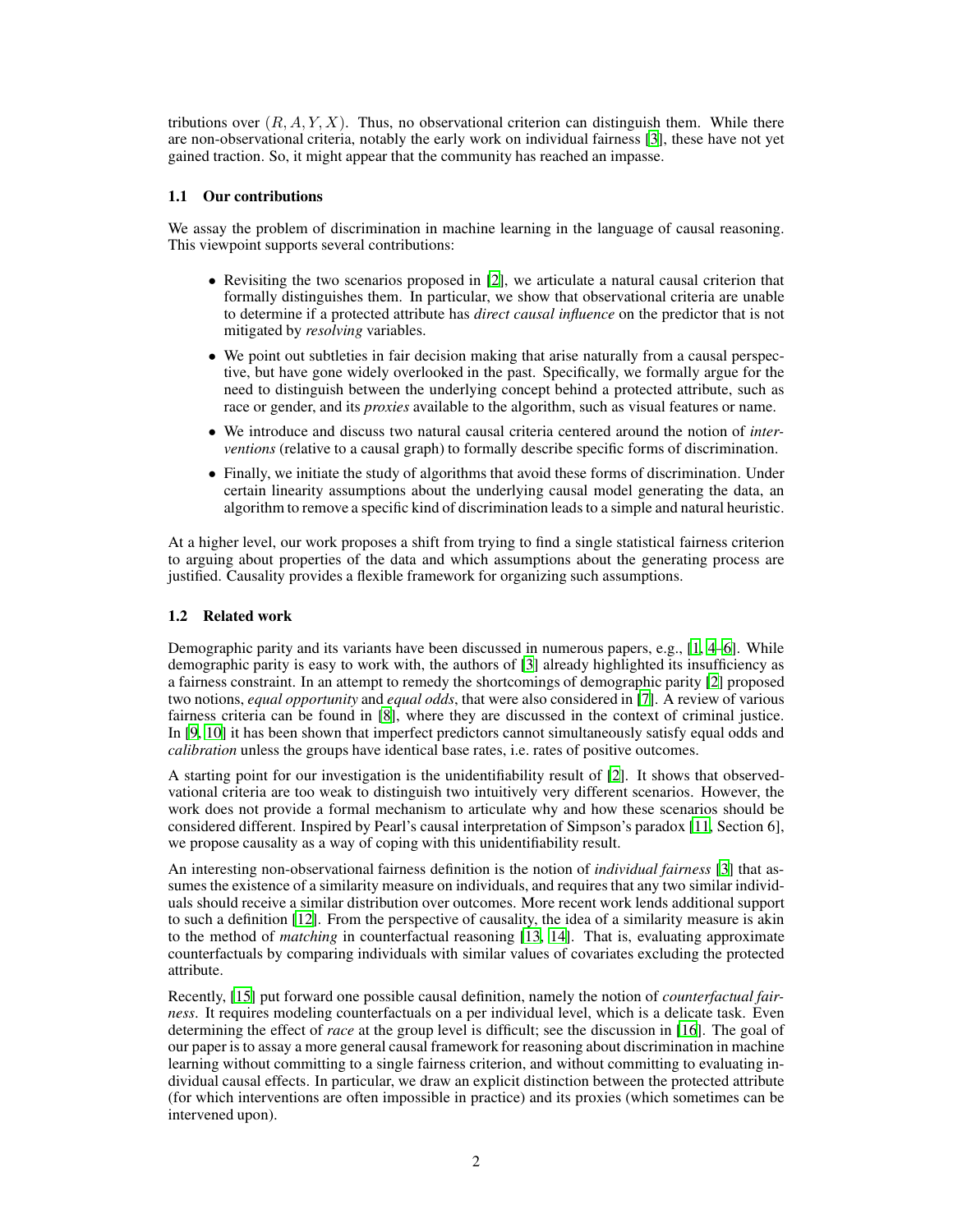Moreover, causality has already been employed for the discovery of discrimination in existing data sets by [\[14,](#page-9-12) [17](#page-9-15)]. Causal graphical conditions to identify *meaningful partitions* have been proposed for the discovery and prevention of certain types of discrimination by preprocessing the data [\[18](#page-9-16)]. These conditions rely on the evaluation of *path specific effects*, which can be traced back all the way to [\[11](#page-9-9), Section 4.5.3]. The authors of [\[19\]](#page-9-17) recently picked up this notion and generalized Pearl's approach by a constraint based prevention of discriminatory path specific effects arising from counterfactual reasoning. Our research was done independently of these works.

## 1.3 Causal graphs and notation

Causal graphs are a convenient way of organizing assumptions about the data generating process. We will generally consider causal graphs involving a protected attribute A, a set of proxy variables  $P$ , features  $X$ , a predictor  $R$  and sometimes an observed outcome  $Y$ . For background on causal graphs see [\[11\]](#page-9-9). In the present paper a *causal graph* is a directed, acyclic graph whose nodes represent random variables. A *directed path* is a sequence of distinct nodes  $V_1, \ldots, V_k$ , for  $k \geq 2$ , such that  $V_i \to V_{i+1}$  for all  $i \in \{1, \ldots, k-1\}$ . We say a directed path is *blocked by a set of nodes* Z, where  $V_1, V_k \notin Z$  $V_1, V_k \notin Z$  $V_1, V_k \notin Z$ , if  $V_i \in Z$  for some  $i \in \{2, \ldots, k-1\}$ .<sup>1</sup>

A *structural equation model* is a set of equations  $V_i = f_i(pa(V_i), N_i)$ , for  $i \in \{1, ..., n\}$ , where  $pa(V_i)$  are the parents of  $V_i$ , i.e. its *direct causes*, and the  $N_i$  are independent noise variables. We interpret these equations as assignments. Because we assume acyclicity, starting from the roots of the graph, we can recursively compute the other variables, given the noise variables. This leads us to view the structural equation model and its corresponding graph as a *data generating model*. The predictor R maps inputs, e.g., the features X, to a predicted output. Hence we model it as a childless node, whose parents are its input variables. Finally, note that given the noise variables, a structural equation model entails a unique joint distribution; however, the same joint distribution can usually be entailed by multiple structural equation models corresponding to distinct causal structures.

## 2 Unresolved discrimination and limitations of observational criteria

To bear out the limitations of observational criteria, we turn to Pearl's commentary on claimed gender discrimination in Berkeley college admissions [\[11](#page-9-9), Section 4.5.3]. Bickel [\[20\]](#page-9-18) had shown earlier that a lower college-wide admission rate for women than for men was explained by the fact that women applied in more competitive departments. When adjusted for department choice, women experienced a slightly higher acceptance rate compared with men. From the causal point of view, what matters is the *direct effect* of the protected attribute (here, gender A) on the decision (here, college admission R) that cannot be ascribed to a *resolving variable* such as department choice X, see Figure [1.](#page-2-1) We shall use the term *resolving variable* for any variable in the causal graph that is influenced by  $A$  in a manner that we accept as nondiscriminatory. With this convention, the criterion can be stated as follows.

<span id="page-2-1"></span>

Figure 1: The admission decision  $R$  does not only directly depend on gender A, but also on department choice  $X$ , which in turn is also affected by gender A.

Definition 1 (Unresolved discrimination). A variable V in a causal graph exhibits *unresolved discrimination* if there exists a directed path from  $A$  to  $V$  that is not blocked by a resolving variable and V itself is non-resolving.

Pearl's commentary is consistent with what we call the *skeptic viewpoint*. All paths from the protected attribute  $A$  to  $R$  are problematic, unless they are justified by a resolving variable. The presence of unresolved discrimination in the predictor  $R$  is worrisome and demands further scrutiny. In practice,  $R$  is not a priori part of a given graph. Instead it is our objective to construct it as a function of the features  $X$ , some of which might be resolving. Hence we should first look for unresolved discrimination in the features. A canonical way to avoid unresolved discrimination in  $R$  is to only input the set of features that do not exhibit unresolved discrimination. However, the remaining

<span id="page-2-0"></span> $<sup>1</sup>$ As it is not needed in our work, we do not discuss the graph-theoretic notion of d-separation.</sup>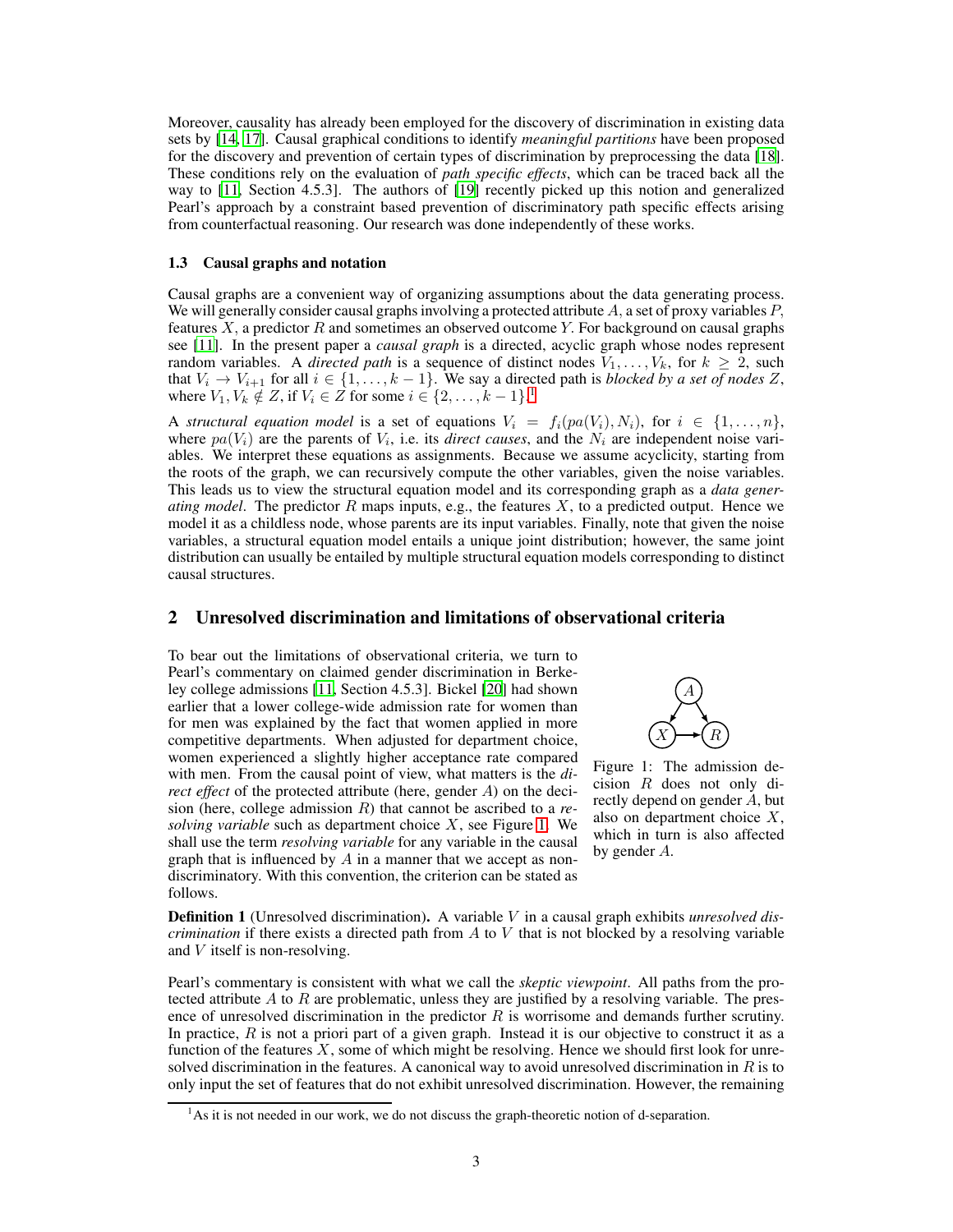features might be affected by non-resolving *and* resolving variables. In Section [4](#page-4-0) we investigate whether one can exclusively remove unresolved discrimination from such features. A related notion of "explanatory features" in a non-causal setting was introduced in [\[21\]](#page-9-19).

The definition of unresolved discrimination in a predictor has some interesting special cases worth highlighting. If we take the set of resolving variables to be empty, we intuitively get a causal analog of demographic parity. No directed paths from  $A$  to  $R$  are allowed, but  $A$ and  $R$  can still be statistically dependent. Similarly, if we choose the set of resolving variables to be the singleton set  ${Y}$  containing the true outcome, we obtain a causal analog of equalized odds where strict independence is not necessary. The causal intuition implied by "the protected attribute should not affect the prediction", and "the protected attribute can only affect the prediction when the information comes through the true label", is neglected by (con-

<span id="page-3-0"></span>

Figure 2: Two graphs that may generate the same joint distribution for the Bayes optimal unconstrained predictor  $R^*$ . If  $X_1$  is a resolving variable,  $R^*$  exhibits unresolved discrimination in the right graph (along the red paths), but not in the left one.

ditional) statistical independences  $A \perp \!\!\!\perp R$ , and  $A \perp \!\!\!\perp R$  well captured by only considering dependences mitigated along directed causal paths.

We will next show that observational criteria are fundamentally unable to determine whether a predictor exhibits unresolved discrimination or not. This is true even if the predictor is *Bayes optimal*. In passing, we also note that fairness criteria such as equalized odds may or may not exhibit unresolved discrimination, but this is again something an observational criterion cannot determine.

<span id="page-3-1"></span>**Theorem 1.** Given a joint distribution over the protected attribute A, the true label Y, and some *features*  $X_1, \ldots, X_n$ , *in which we have already specified the resolving variables, no observational criterion can generally determine whether the Bayes optimal unconstrained predictor or the Bayes optimal equal odds predictor exhibit unresolved discrimination.*

All proofs for the statements in this paper are in the supplementary material.

The two graphs in Figure [2](#page-3-0) are taken from [\[2](#page-9-1)], which we here reinterpret in the causal context to prove Theorem [1.](#page-3-1) We point out that there is an established set of conditions under which unresolved discrimination can, in fact, be determined from observational data. Note that the two graphs are not Markov equivalent. Therefore, to obtain the same joint distribution we must violate a condition called *faithfulness*. [2](#page-3-2) We later argue that violation of faithfulness is by no means pathological, but emerges naturally when designing predictors. In any case, interpreting conditional dependences can be difficult in practice [\[22](#page-10-0)].

## 3 Proxy discrimination and interventions

We now turn to an important aspect of our framework. Determining causal effects in general requires modeling interventions. Interventions on deeply rooted individual properties such as *gender* or *race* are notoriously difficult to conceptualize—especially at an individual level, and impossible to perform in a randomized trial. VanderWeele et al. [\[16\]](#page-9-14) discuss the problem comprehensively in an epidemiological setting. From a machine learning perspective, it thus makes sense to separate the protected attribute A from its potential *proxies*, such as name, visual features, languages spoken at home, etc. Intervention based on proxy variables poses a more manageable problem. By deciding on a suitable proxy we can find an adequate mounting point for determining and removing its influence on the prediction. Moreover, in practice we are often limited to imperfect measurements of  $A$  in any case, making the distinction between root concept and proxy prudent.

As was the case with resolving variables, a *proxy* is a priori nothing more than a descendant of A in the causal graph that we choose to label as a proxy. Nevertheless in reality we envision the proxy

<span id="page-3-2"></span><sup>&</sup>lt;sup>2</sup>If we do assume the Markov condition and faithfulness, then conditional independences determine the graph up to its so called *Markov equivalence class*.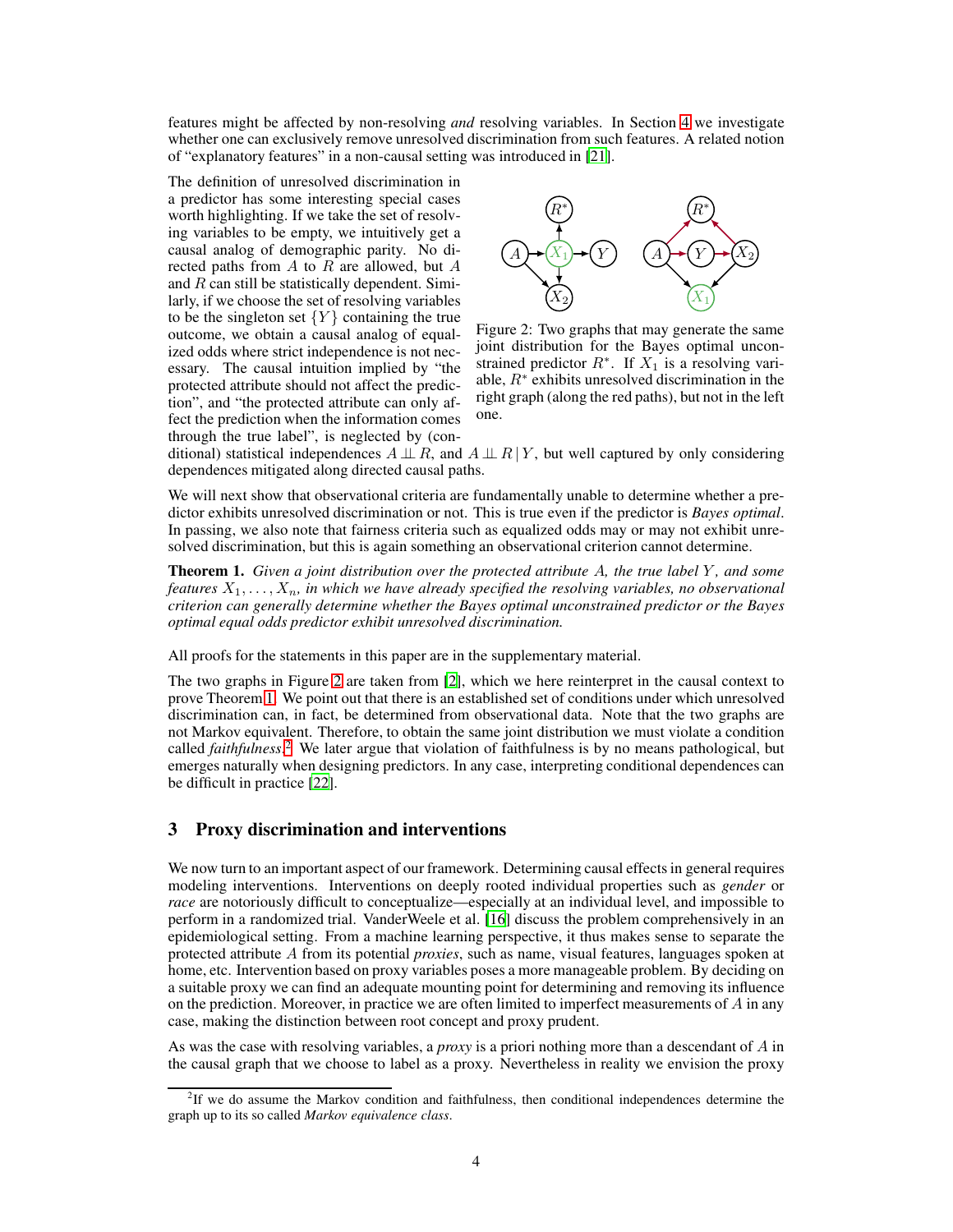to be a clearly defined observable quantity that is significantly correlated with  $A$ , yet in our view should not affect the prediction.

Definition 2 (Potential proxy discrimination). A variable V in a causal graph exhibits *potential proxy discrimination*, if there exists a directed path from A to V that is blocked by a proxy variable and V itself is not a proxy.

Potential proxy discrimination articulates a causal criterion that is in a sense dual to unresolved discrimination. From the *benevolent viewpoint*, we *allow* any path from A to R unless it passes through a proxy variable, which we consider worrisome. This viewpoint acknowledges the fact that the influence of  $\vec{A}$  on the graph may be complex and it can be too restraining to rule out all but a few designated features. In practice, as with unresolved discrimination, we can naively build an unconstrained predictor based only on those features that do not exhibit potential proxy discrimination. Then we must not provide P as input to R; unawareness, i.e. excluding P from the inputs of R, suffices. However, by granting R access to P, we can carefully tune the function  $R(P, X)$  to cancel the implicit influence of  $P$  on features  $X$  that exhibit potential proxy discrimination by the explicit dependence on P. Due to this possible cancellation of paths, we called the path based criterion *potential* proxy discrimination. When building predictors that exhibit no *overall proxy discrimination*, we precisely aim for such a cancellation.

Fortunately, this idea can be conveniently expressed by an *intervention* on P, which is denoted by  $do(P = p)$  [\[11\]](#page-9-9). Visually, intervening on P amounts to removing all incoming arrows of P in the graph; algebraically, it consists of replacing the structural equation of P by  $P = p$ , i.e. we put point mass on the value p.

<span id="page-4-2"></span>Definition 3 (Proxy discrimination). A predictor R exhibits no *proxy discrimination* based on a proxy P if for all  $p, p'$ 

<span id="page-4-1"></span>
$$
\mathbb{P}(R \mid \text{do}(P = p)) = \mathbb{P}(R \mid \text{do}(P = p'))\,. \tag{1}
$$

The interventional characterization of proxy discrimination leads to a simple procedure to remove it in causal graphs that we will turn to in the next section. It also leads to several natural variants of the definition that we discuss in Section [4.3.](#page-6-0) We remark that Equation [\(1\)](#page-4-1) is an equality of probabilities in the "do-calculus" that cannot in general be inferred by an observational method, because it depends on an underlying causal graph, see the discussion in [\[11\]](#page-9-9). However, in some cases, we do not need to resort to interventions to avoid proxy discrimination.

<span id="page-4-3"></span>Proposition 1. *If there is no directed path from a proxy to a feature, unawareness avoids proxy discrimination.*

# <span id="page-4-0"></span>4 Procedures for avoiding discrimination

Having motivated the two types of discrimination that we distinguish, we now turn to building predictors that avoid them in a given causal model. First, we remark that a more comprehensive treatment requires individual judgement of not only variables, but the legitimacy of every existing path that ends in R, i.e. evaluation of *path-specific effects* [\[18,](#page-9-16) [19\]](#page-9-17), which is tedious in practice. The natural concept of proxies and resolving variables covers most relevant scenarios and allows for natural removal procedures.

#### 4.1 Avoiding proxy discrimination

While presenting the general procedure, we illustrate each step in the example shown in Figure [3.](#page-5-0) A protected attribute  $\overline{A}$  affects a proxy  $P$  as well as a feature  $X$ . Both  $P$  and  $X$  have additional unobserved causes  $N_P$  and  $N_X$ , where  $N_P$ ,  $N_X$ , A are pairwise independent. Finally, the proxy also has an effect on the features X and the predictor R is a function of P and X. Given labeled training data, our task is to find a good predictor that exhibits no proxy discrimination within a hypothesis class of functions  $R_{\theta}(P, X)$  parameterized by a real valued vector  $\theta$ .

We now work out a formal procedure to solve this task under specific assumptions and simultaneously illustrate it in a fully linear example, i.e. the structural equations are given by

$$
P = \alpha_P A + N_P, \qquad X = \alpha_X A + \beta P + N_X, \qquad R_{\theta} = \lambda_P P + \lambda_X X.
$$

Note that we choose linear functions parameterized by  $\theta = (\lambda_P, \lambda_X)$  as the hypothesis class for  $R_{\theta}(P, X)$ .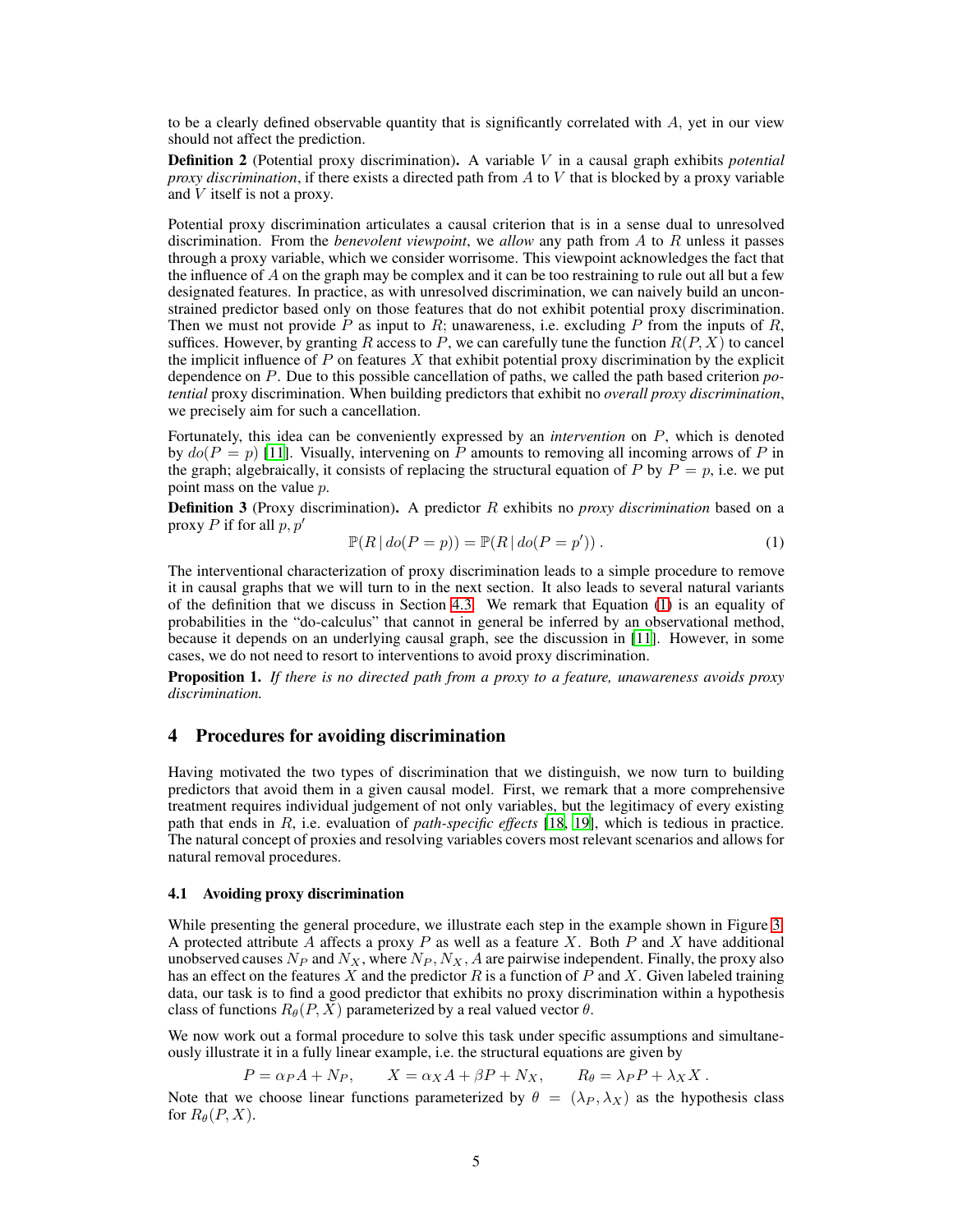<span id="page-5-0"></span>

Figure 3: A template graph  $\hat{G}$  for proxy discrimination (left) with its intervened version  $G$ (right). While from the benevolent viewpoint we do not generically prohibit any influence from A on  $R$ , we want to guarantee that the proxy  $P$  has no overall influence on the prediction, by adjusting  $P \rightarrow R$  to cancel the influence along  $P \rightarrow$  $X \rightarrow R$  in the intervened graph.



Figure 4: A template graph  $\tilde{\mathcal{G}}$  for unresolved discrimination (left) with its intervened version  $G$  (right). While from the skeptical viewpoint we generically do not want A to influence  $R$ , we first intervene on  $E$  interrupting all paths through  $E$  and only cancel the remaining influence on  $A$  to  $R$ .

We will refer to the *terminal ancestors of a node* V *in a causal graph*  $D$ , denoted by  $ta^D(V)$ , which are those ancestors of  $V$  that are also root nodes of  $D$ . Moreover, in the procedure we clarify the notion of *expressibility*, which is an assumption about the relation of the given structural equations and the hypothesis class we choose for  $R_{\theta}$ .

<span id="page-5-4"></span>**Proposition 2.** If there is a choice of parameters  $\theta_0$  such that  $R_{\theta_0}(P,X)$  is constant with respect *to its first argument and the structural equations are* expressible*, the following procedure returns a predictor from the given hypothesis class that exhibits no proxy discrimination and is non-trivial in the sense that it can make use of features that exhibit potential proxy discrimination.*

1. Intervene on P by removing all incoming arrows and replacing the structural equation for P by  $P = p$ . For the example in Figure [3,](#page-5-0)

<span id="page-5-2"></span>
$$
P = p, \t X = \alpha_X A + \beta P + N_X, \t R_{\theta} = \lambda_P P + \lambda_X X. \t (2)
$$

2. Iteratively substitute variables in the equation for  $R_{\theta}$  from their structural equations until only root nodes of the intervened graph are left, i.e. write  $R_{\theta}(P, X)$  as  $R_{\theta}(P, g(t a^{\mathcal{G}}(X)))$  for some function g. In the example,  $ta(X) = \{A, P, N_X\}$  and

<span id="page-5-1"></span>
$$
R_{\theta} = (\lambda_P + \lambda_X \beta)p + \lambda_X(\alpha_X A + N_X).
$$
 (3)

3. We now require the distribution of  $R_\theta$  in [\(3\)](#page-5-1) to be independent of p, i.e. for all p, p'

<span id="page-5-3"></span>
$$
\mathbb{P}((\lambda_P + \lambda_X \beta)p + \lambda_X(\alpha_X A + N_X)) = \mathbb{P}((\lambda_P + \lambda_X \beta)p' + \lambda_X(\alpha_X A + N_X)).
$$
 (4)

We seek to write the predictor as a function of  $P$  and all the other roots of  $\mathcal G$  separately. If our hypothesis class is such that there exists  $\tilde{\theta}$  such that  $R_{\theta}(P, g(ta(X))) = R_{\tilde{\theta}}(P, \tilde{g}(ta(X) \setminus \{P\})),$ we call the structural equation model and hypothesis class specified in [\(2\)](#page-5-2) *expressible*. In our example, this is possible with  $\hat{\theta} = (\lambda_P + \lambda_X \beta, \lambda_X)$  and  $\tilde{g} = \alpha_X A + N_X$ . Equation [\(4\)](#page-5-3) then yields the *non-discrimination constraint*  $\tilde{\theta} = \theta_0$ . Here, a possible  $\theta_0$  is  $\theta_0 = (0, \lambda_X)$ , which simply yields  $\lambda_P = -\lambda_X \beta$ .

4. Given labeled training data, we can optimize the predictor  $R_{\theta}$  within the hypothesis class as given in [\(2\)](#page-5-2), subject to the non-discrimination constraint. In the example

$$
R_{\theta} = -\lambda_X \beta P + \lambda_X X = \lambda_X (X - \beta P) ,
$$

with the free parameter  $\lambda_X \in \mathbb{R}$ .

In general, the non-discrimination constraint [\(4\)](#page-5-3) is by construction just  $\mathbb{P}(R \mid do(P = p))$  $\mathbb{P}(\tilde{R} \mid do(P = p'))$ , coinciding with Definition [3.](#page-4-2) Thus Proposition [2](#page-5-4) holds by construction of the procedure. The choice of  $\theta_0$  strongly influences the non-discrimination constraint. However, as the example shows, it allows  $R_{\theta}$  to exploit features that exhibit potential proxy discrimination.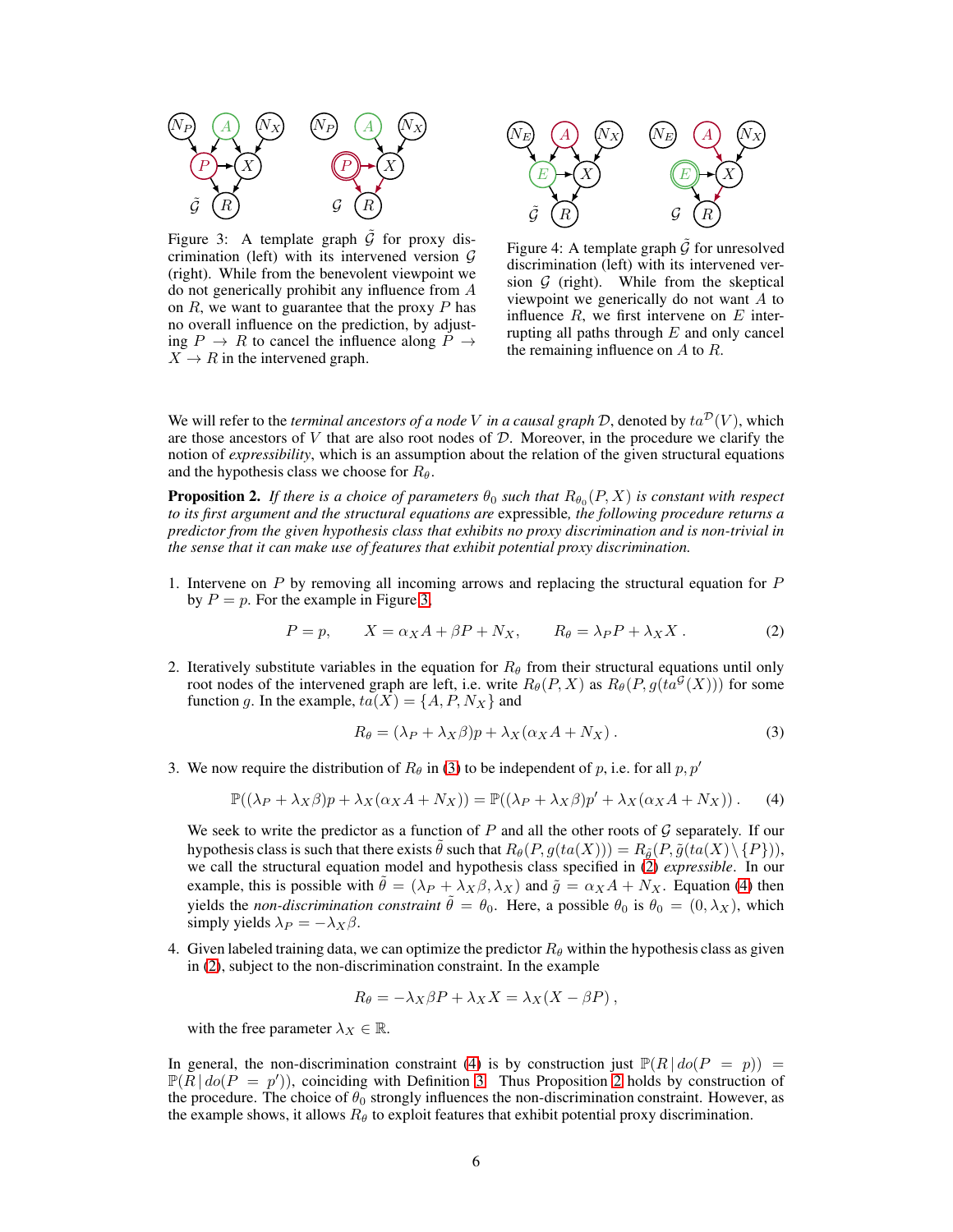<span id="page-6-4"></span>

Figure 5: Left: A generic graph  $\tilde{G}$  to describe proxy discrimination. *Right:* The graph corresponding to an intervention on P. The circle labeled "DAG" represents any sub-DAG of  $\hat{G}$  and  $\hat{G}$  containing an arbitrary number of variables that is compatible with the shown arrows. Dashed arrows can, but do not have to be present in a given scenario.

#### 4.2 Avoiding unresolved discrimination

We proceed analogously to the previous subsection using the example graph in Figure [4.](#page-5-0) Instead of the proxy, we consider a resolving variable  $E$ . The causal dependences are equivalent to the ones in Figure [3](#page-5-0) and we again assume linear structural equations

$$
E = \alpha_E A + N_E, \qquad X = \alpha_X A + \beta E + N_X, \qquad R_{\theta} = \lambda_E E + \lambda_X X.
$$

Let us now try to adjust the previous procedure to the context of avoiding unresolved discrimination.

1. Intervene on E by fixing it to a random variable  $\eta$  with  $\mathbb{P}(\eta) = \mathbb{P}(E)$ , the marginal distribution of E in  $\tilde{G}$ , see Figure [4.](#page-5-0) In the example we find

$$
E = \eta, \qquad X = \alpha_X A + \beta E + N_X, \qquad R_{\theta} = \lambda_E E + \lambda_X X. \tag{5}
$$

2. By iterative substitution write  $R_{\theta}(E, X)$  as  $R_{\theta}(E, g(t a^{\mathcal{G}}(X)))$  for some function g, i.e. in the example

<span id="page-6-3"></span><span id="page-6-1"></span>
$$
R_{\theta} = (\lambda_E + \lambda_X \beta)\eta + \lambda_X \alpha_X A + \lambda_X N_X.
$$
 (6)

3. We now demand the distribution of  $R_\theta$  in [\(6\)](#page-6-1) be invariant under interventions on A, which coincides with conditioning on A whenever A is a root of  $\hat{G}$ . Hence, in the example, for all a, a'

<span id="page-6-2"></span>
$$
\mathbb{P}((\lambda_E + \lambda_X \beta)\eta + \lambda_X \alpha_X a + \lambda_X N_X)) = \mathbb{P}((\lambda_E + \lambda_X \beta)\eta + \lambda_X \alpha_X a' + \lambda_X N_X)).
$$
 (7)

Here, the subtle asymmetry between proxy discrimination and unresolved discrimination becomes apparent. Because  $R_{\theta}$  is not explicitly a function of A, we cannot cancel implicit influences of A through X. There might still be a  $\theta_0$  such that  $R_{\theta_0}$  indeed fulfils [\(7\)](#page-6-2), but there is no principled way for us to construct it. In the example, [\(7\)](#page-6-2) suggests the obvious *non-discrimination constraint*  $\lambda_X = 0$ . We can then proceed as before and, given labeled training data, optimize  $R_\theta = \lambda_E E$ by varying  $\lambda_E$ . However, by setting  $\lambda_X = 0$ , we also cancel the path  $A \to E \to X \to R$ , even though it is blocked by a resolving variable. In general, if  $R_\theta$  does not have access to A, we can not adjust for unresolved discrimination without also removing resolved influences from A on  $R_{\theta}$ .

If, however,  $R_{\theta}$  is a function of A, i.e. we add the term  $\lambda_A A$  to  $R_{\theta}$  in [\(5\)](#page-6-3), the non-discrimination constraint is  $\lambda_A = -\lambda_X \alpha_X$  and we can proceed analogously to the procedure for proxies.

#### <span id="page-6-0"></span>4.3 Relating proxy discriminations to other notions of fairness

Motivated by the algorithm to avoid proxy discrimination, we discuss some natural variants of the notion in this section that connect our interventional approach to individual fairness and other proposed criteria. We consider a generic graph structure as shown on the left in Figure [5.](#page-6-4) The proxy P and the features  $X$  could be multidimensional. The empty circle in the middle represents any number of variables forming a DAG that respects the drawn arrows. Figure [3](#page-5-0) is an example thereof. All dashed arrows are optional depending on the specifics of the situation.

<span id="page-6-5"></span>**Definition 4.** A predictor R exhibits no *individual proxy discrimination*, if for all x and all  $p, p'$ 

$$
\mathbb{P}(R | do(P = p), X = x) = \mathbb{P}(R | do(P = p'), X = x).
$$

A predictor R exhibits no *proxy discrimination in expectation*, if for all  $p, p'$ 

$$
\mathbb{E}[R \mid do(P = p)] = \mathbb{E}[R \mid do(P = p')] .
$$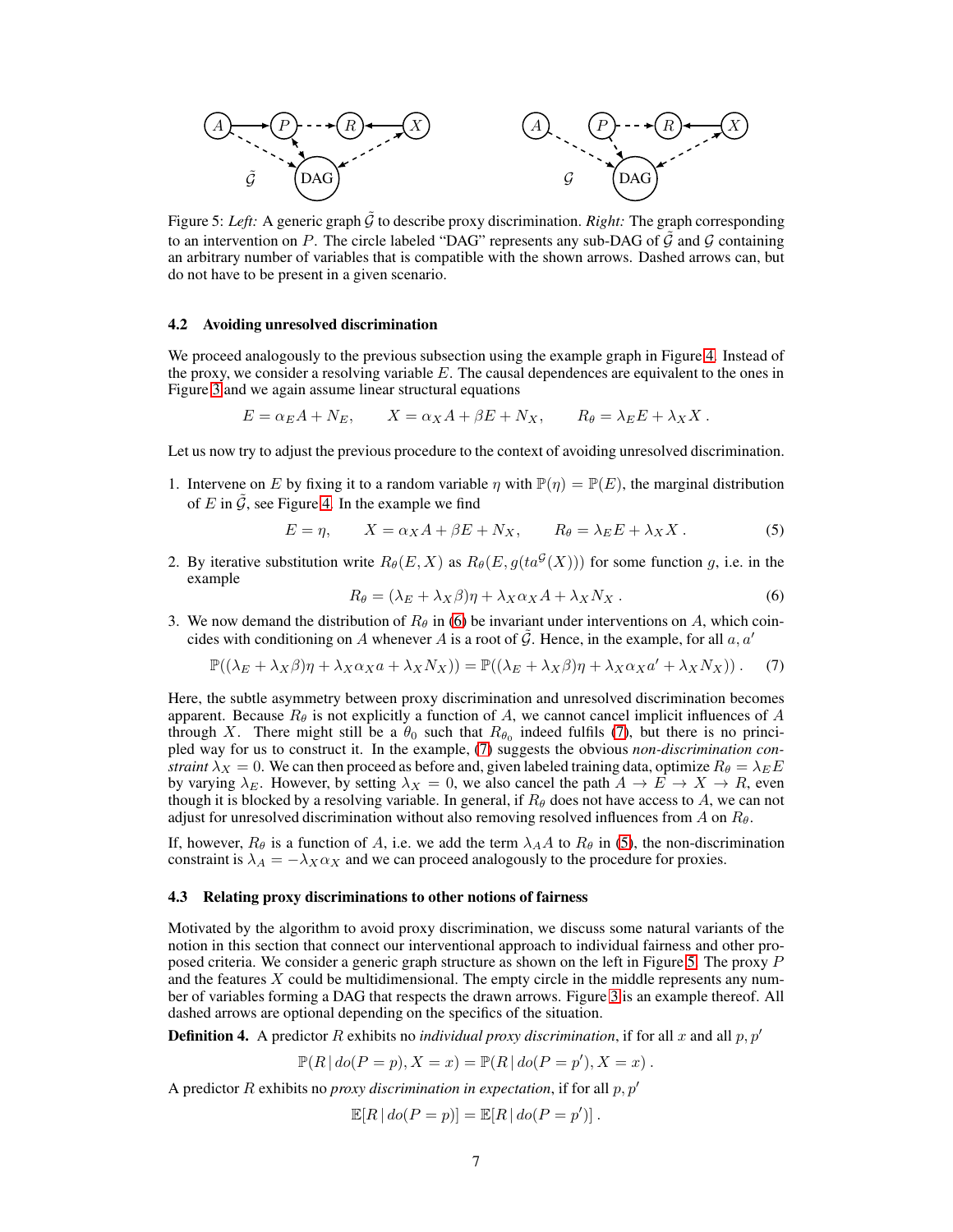Individual proxy discrimination aims at comparing examples with the same features  $X$ , for different values of  $P$ . Note that this can be individuals with different values for the unobserved non-feature variables. A true individual-level comparison of the form "What would have happened to me, if I had always belonged to another group" is captured by *counterfactuals* and discussed in [\[15,](#page-9-13) [19\]](#page-9-17).

For an analysis of proxy discrimination, we need the structural equations for  $P, X, R$  in Figure [5](#page-6-4)

$$
P = \hat{f}_P(pa(P)),
$$
  
\n
$$
X = \hat{f}_X(pa(X)) = f_X(P, ta^{\mathcal{G}}(X) \setminus \{P\}),
$$
  
\n
$$
R = \hat{f}_R(P, X) = f_R(P, ta^{\mathcal{G}}(R) \setminus \{P\}).
$$

For convenience, we will use the notation  $ta_P^{\mathcal{G}}(X) := ta^{\mathcal{G}}(X) \setminus \{P\}$ . We can find  $f_X, f_R$ from  $\hat{f}_X$ ,  $\hat{f}_R$  by first rewriting the functions in terms of root nodes of the *intervened graph*, shown on the right side of Figure [5,](#page-6-4) and then assigning the *overall* dependence on P to the first argument.

We now compare proxy discrimination to other existing notions.

<span id="page-7-0"></span>Theorem 2. *Let the influence of* P *on* X *be additive and linear, i.e.*

$$
X = f_X(P, ta_P^{\mathcal{G}}(X)) = g_X(ta_P^{\mathcal{G}}(X)) + \mu_X P
$$

*for some function*  $g_X$  *and*  $\mu_X \in \mathbb{R}$ *. Then any predictor of the form* 

$$
R = r(X - \mathbb{E}[X \mid do(P)])
$$

*for some function* r *exhibits no proxy discrimination.*

Note that in general  $\mathbb{E}[X \mid do(P)] \neq \mathbb{E}[X \mid P]$ . Since in practice we only have observational data from  $\tilde{G}$ , one cannot simply build a predictor based on the "regressed out features"  $\tilde{X} := X \mathbb{E}[X | P]$  to avoid proxy discrimination. In the scenario of Figure [3,](#page-5-0) the direct effect of P on X along the arrow  $P \to X$  in the left graph cannot be estimated by  $\mathbb{E}[X | P]$ , because of the common confounder A. The desired interventional expectation  $\mathbb{E}[X \mid do(P)]$  coincides with  $\mathbb{E}[X \mid P]$  only if one of the arrows  $A \to P$  or  $A \to X$  is not present. Estimating direct causal effects is a hard problem, well studied by the causality community and often involves instrumental variables [\[23](#page-10-1)].

This cautions against the natural idea of using  $\ddot{X}$  as a "fair representation" of X, as it implicitly neglects that we often want to remove the effect of proxies and not the protected attribute. Nevertheless, the notion agrees with our interventional proxy discrimination in some cases.

<span id="page-7-1"></span>Corollary 1. *Under the assumptions of Theorem [2,](#page-7-0) if all directed paths from any ancestor of* P *to* X in the graph G are blocked by P, then any predictor based on the adjusted features  $\tilde{X}$  := X − E[X | P] *exhibits no proxy discrimination and can be learned from the observational distribution*  $\mathbb{P}(P, X, Y)$  *when target labels* Y *are available.* 

Our definition of proxy discrimination in expectation [\(4\)](#page-6-5) is motivated by a weaker notion proposed in [\[24\]](#page-10-2). It asks for the expected outcome to be the same across the different populations  $\mathbb{E}[R | P =$  $p = \mathbb{E}[R \mid P = p']$ . Again, when talking about proxies, we must be careful to distinguish conditional and interventional expectations, which is captured by the following proposition and its corollary.

<span id="page-7-2"></span>**Proposition 3.** Any predictor of the form  $R = \lambda(X - \mathbb{E}[X \mid do(P)]) + c$  for  $\lambda, c \in \mathbb{R}$  exhibits no *proxy discrimination in expectation.*

From this and the proof of Corollary [1](#page-7-1) we conclude the following Corollary.

Corollary 2. *If all directed paths from any ancestor of* P *to* X *are blocked by* P*, any predictor of the form* R = r(X − E[X | P]) *for linear* r *exhibits no proxy discrimination in expectation and can be learned from the observational distribution*  $\mathbb{P}(P, X, Y)$  *when target labels* Y *are available.* 

## 5 Conclusion

The goal of our work is to assay fairness in machine learning within the context of causal reasoning. This perspective naturally addresses shortcomings of earlier statistical approaches. Causal fairness criteria are suitable whenever we are willing to make assumptions about the (causal) generating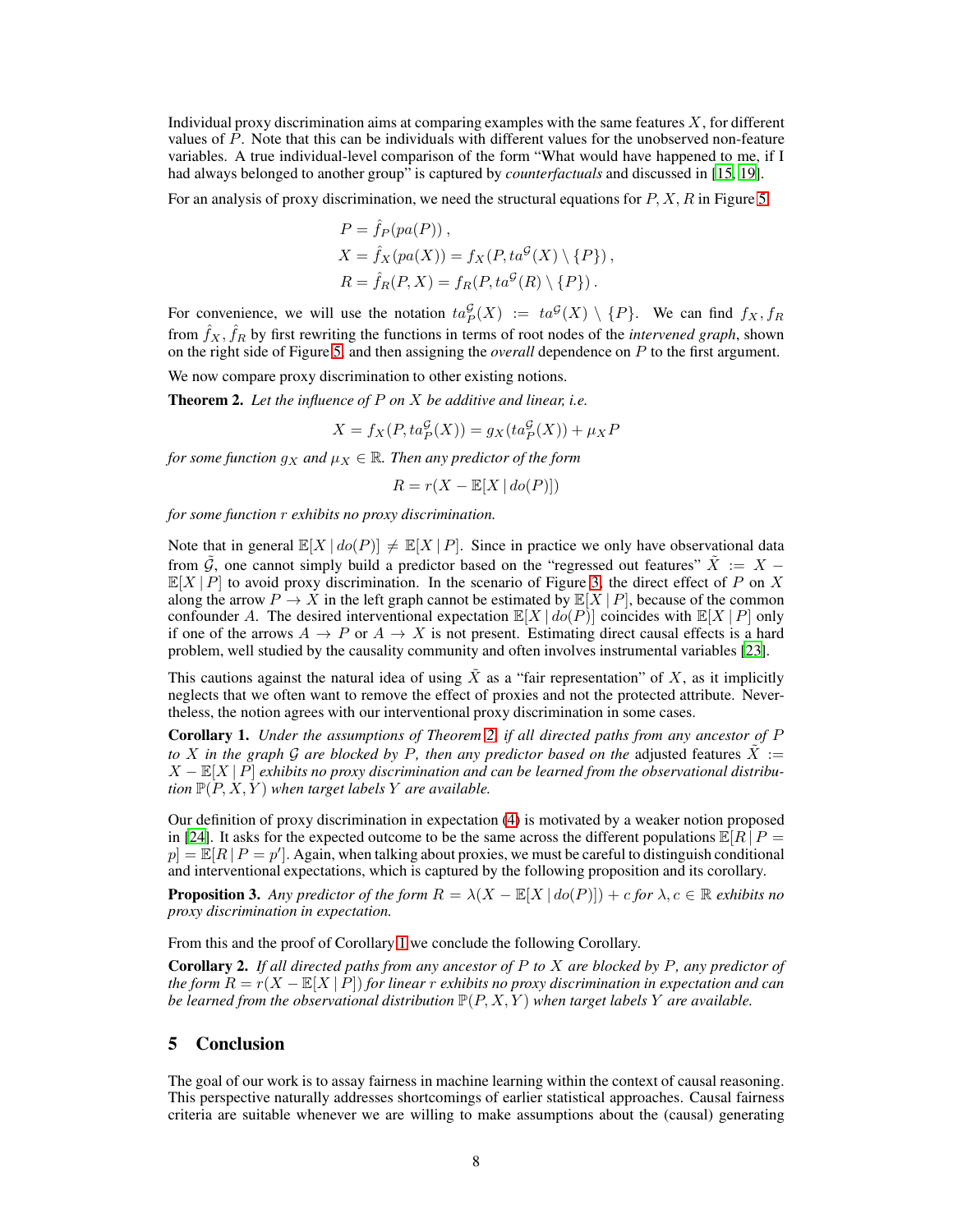process governing the data. Whilst not always feasible, the causal approach naturally creates an incentive to scrutinize the data more closely and work out plausible assumptions to be discussed alongside any conclusions regarding fairness.

Key concepts of our conceptual framework are *resolving variables* and *proxy variables* that play a dual role in defining causal discrimination criteria. We develop a practical procedure to remove proxy discrimination given the structural equation model and analyze a similar approach for unresolved discrimination. In the case of proxy discrimination for linear structural equations, the procedure has an intuitive form that is similar to heuristics already used in the regression literature. Our framework is limited by the assumption that we can construct a valid causal graph. The removal of proxy discrimination moreover depends on the functional form of the causal dependencies. We have focused on the conceptual and theoretical analysis, and experimental validations are beyond the scope of the present work.

The causal perspective suggests a number of interesting new directions at the technical, empirical, and conceptual level. We hope that the framework and language put forward in our work will be a stepping stone for future investigations.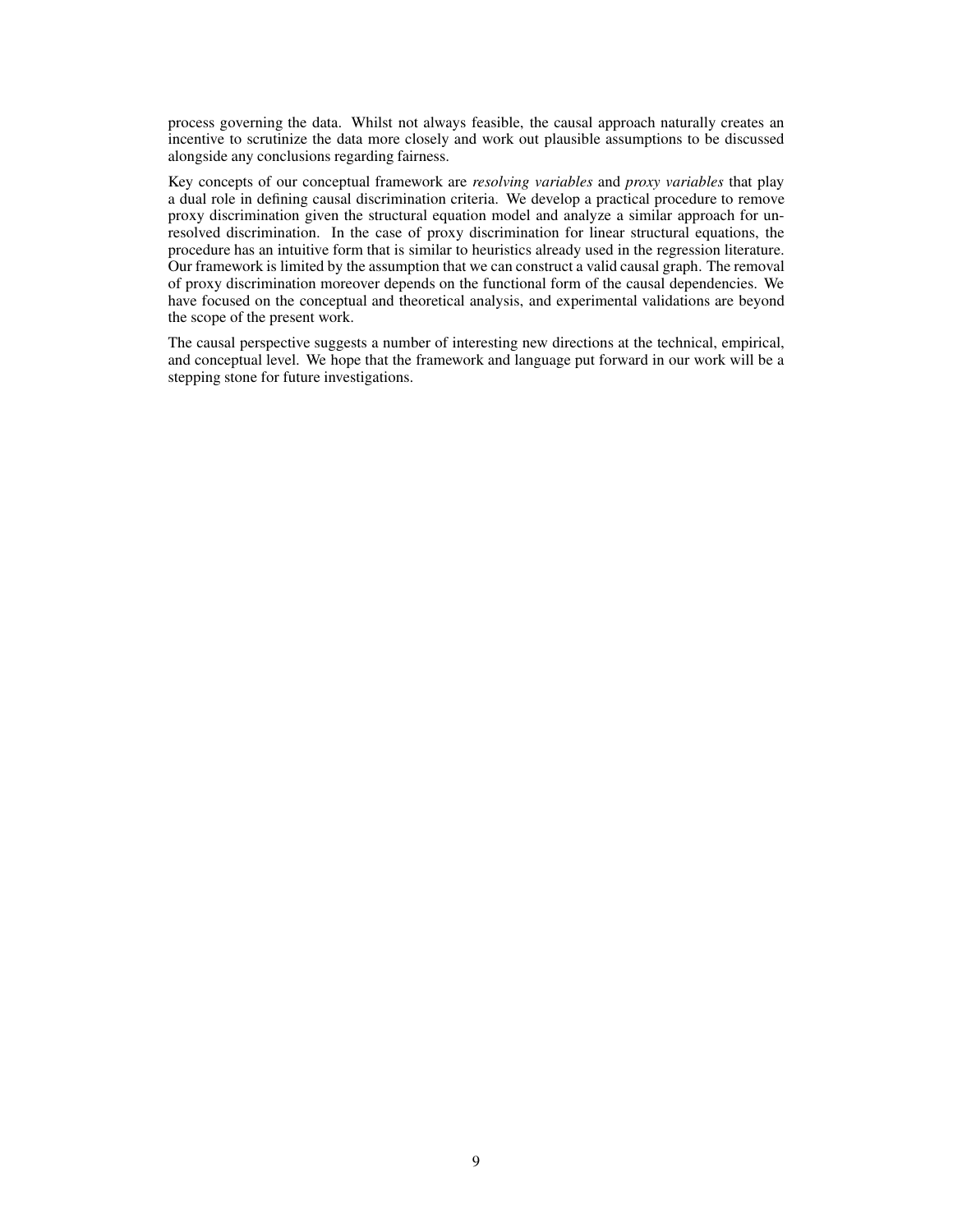## <span id="page-9-0"></span>References

- [1] Richard S Zemel, Yu Wu, Kevin Swersky, Toniann Pitassi, and Cynthia Dwork. "Learning Fair Representations." In: *Proceedings of the International Conference of Machine Learning* 28 (2013), pp. 325–333.
- <span id="page-9-1"></span>[2] Moritz Hardt, Eric Price, Nati Srebro, et al. "Equality of opportunity in supervised learning". In: *Advances in Neural Information Processing Systems*. 2016, pp. 3315–3323.
- <span id="page-9-2"></span>[3] Cynthia Dwork, Moritz Hardt, Toniann Pitassi, Omer Reingold, and Richard Zemel. "Fairness Through Awareness". In: *Proceedings of the 3rd Innovations in Theoretical Computer Science Conference*. 2012, pp. 214–226.
- <span id="page-9-3"></span>[4] Michael Feldman, Sorelle A Friedler, John Moeller, Carlos Scheidegger, and Suresh Venkatasubramanian. "Certifying and removing disparate impact". In: *Proceedings of the 21th ACM SIGKDD International Conference on Knowledge Discovery and Data Mining*. 2015, pp. 259–268.
- [5] Muhammad Bilal Zafar, Isabel Valera, Manuel Gómez Rogriguez, and Krishna P. Gummadi. "Fairness Constraints: Mechanisms for Fair Classification". In: *Proceedings of the 20th International Conference on Artificial Intelligence and Statistics*. 2017, pp. 962–970.
- <span id="page-9-4"></span>[6] Harrison Edwards and Amos Storkey. "Censoring Representations with an Adversary". In: (Nov. 18, 2015). arXiv: [1511.05897v3](http://arxiv.org/abs/1511.05897v3).
- <span id="page-9-5"></span>[7] Muhammad Bilal Zafar, Isabel Valera, Manuel Gómez Rodriguez, and Krishna P. Gummadi. "Fairness Beyond Disparate Treatment & Disparate Impact: Learning Classification Without Disparate Mistreatment". In: *Proceedings of the 26th International Conference on World Wide Web*. 2017, pp. 1171–1180.
- <span id="page-9-6"></span>[8] Richard Berk, Hoda Heidari, Shahin Jabbari, Michael Kearns, and Aaron Roth. "Fairness in Criminal Justice Risk Assessments: The State of the Art". In: (Mar. 27, 2017). arXiv: [1703.09207v1](http://arxiv.org/abs/1703.09207v1).
- <span id="page-9-7"></span>[9] Jon Kleinberg, Sendhil Mullainathan, and Manish Raghavan. "Inherent Trade-Offs in the Fair Determination of Risk Scores". In: (Sept. 19, 2016). arXiv: [1609.05807v1](http://arxiv.org/abs/1609.05807v1).
- <span id="page-9-8"></span>[10] Alexandra Chouldechova. "Fair prediction with disparate impact: A study of bias in recidivism prediction instruments". In: (Oct. 24, 2016). arXiv: [1610.07524v1](http://arxiv.org/abs/1610.07524v1).
- <span id="page-9-10"></span><span id="page-9-9"></span>[11] Judea Pearl. *Causality*. Cambridge University Press, 2009.
- [12] Sorelle A. Friedler, Carlos Scheidegger, and Suresh Venkatasubramanian. "On the (im)possibility of fairness". In: (Sept. 23, 2016). arXiv: [1609.07236v1](http://arxiv.org/abs/1609.07236v1).
- <span id="page-9-11"></span>[13] Paul R Rosenbaum and Donald B Rubin. "The central role of the propensity score in observational studies for causal effects". In: *Biometrika* (1983), pp. 41–55.
- <span id="page-9-12"></span>[14] Bilal Qureshi, Faisal Kamiran, Asim Karim, and Salvatore Ruggieri. "Causal Discrimination Discovery Through Propensity Score Analysis". In: (Aug. 12, 2016). arXiv: [1608.03735](http://arxiv.org/abs/1608.03735).
- <span id="page-9-13"></span>[15] Matt J Kusner, Joshua Loftus, Chris Russell, and Ricardo Silva. "Counterfactual Fairness". In: *Advances in Neural Information Processing Systems 30*. Ed. by I. Guyon, U. V. Luxburg, S. Bengio, H. Wallach, R. Fergus, S. Vishwanathan, and R. Garnett. Curran Associates, Inc., 2017, pp. 4069–4079.
- <span id="page-9-14"></span>[16] Tyler J VanderWeele and Whitney R Robinson. "On causal interpretation of race in regressions adjusting for confounding and mediating variables". In: *Epidemiology* 25.4 (2014), p. 473.
- <span id="page-9-15"></span>[17] Francesco Bonchi, Sara Hajian, Bud Mishra, and Daniele Ramazzotti. "Exposing the probabilistic causal structure of discrimination". In: (Mar. 8, 2017). arXiv: [1510.00552v3](http://arxiv.org/abs/1510.00552v3).
- <span id="page-9-16"></span>[18] Lu Zhang and Xintao Wu. "Anti-discrimination learning: a causal modeling-based framework". In: *International Journal of Data Science and Analytics* (2017), pp. 1–16.
- <span id="page-9-17"></span>[19] Razieh Nabi and Ilya Shpitser. "Fair Inference On Outcomes". In: (May 29, 2017). arXiv: [1705.10378v1](http://arxiv.org/abs/1705.10378v1).
- <span id="page-9-18"></span>[20] Peter J Bickel, Eugene A Hammel, J William O'Connell, et al. "Sex bias in graduate admissions: Data from Berkeley". In: *Science* 187.4175 (1975), pp. 398–404.
- <span id="page-9-19"></span>[21] Faisal Kamiran, Indrė Žliobaitė, and Toon Calders. "Quantifying explainable discrimination and removing illegal discrimination in automated decision making". In: *Knowledge and information systems* 35.3 (2013), pp. 613–644.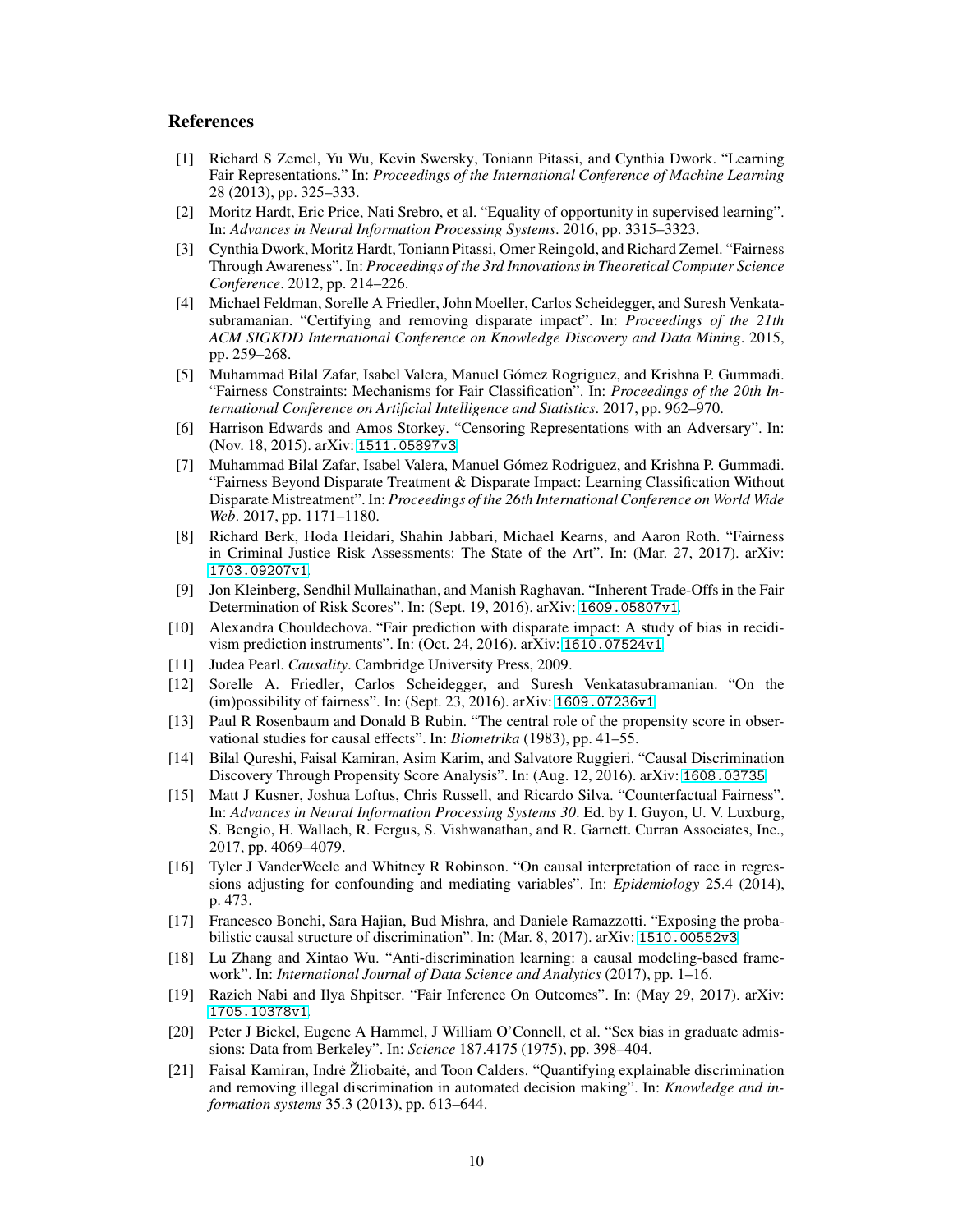- <span id="page-10-0"></span>[22] Nicholas Cornia and Joris M Mooij. "Type-II errors of independence tests can lead to arbitrarily large errors in estimated causal effects: An illustrative example". In: *Proceedings of the Workshop on Causal Inference (UAI)*. 2014, pp. 35–42.
- <span id="page-10-1"></span>[23] Joshua Angrist and Alan B Krueger. *Instrumental variables and the search for identification: From supply and demand to natural experiments*. Tech. rep. National Bureau of Economic Research, 2001.
- <span id="page-10-2"></span>[24] Toon Calders and Sicco Verwer. "Three naive Bayes approaches for discrimination-free classification". In: *Data Mining and Knowledge Discovery* 21.2 (2010), pp. 277–292.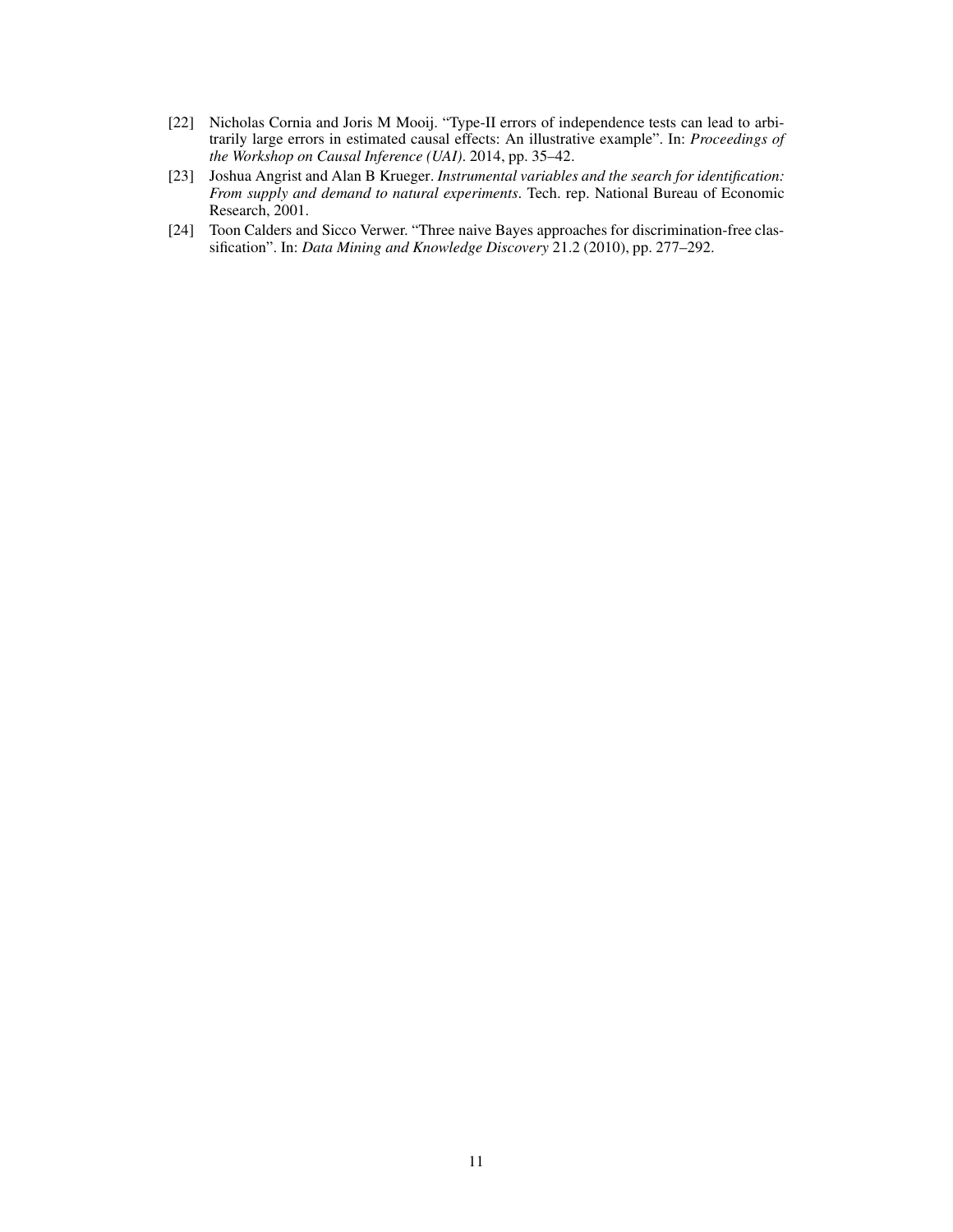## Supplementary material

## Proof of Theorem [1](#page-3-1)

**Theorem.** Given a joint distribution over the protected attribute A, the true label Y, and some *features*  $X_1, \ldots, X_n$ , *in which we have already specified the resolving variables, no observational criterion can generally determine whether the Bayes optimal unconstrained predictor or the Bayes optimal equal odds predictor exhibit unresolved discrimination.*

*Proof.* Let us consider the two graphs in Figure [2.](#page-3-0) First, we show that these graphs can generate the same joint distribution  $\mathbb{P}(A, Y, X_1, X_2, R^*)$  for the Bayes optimal unconstrained predictor  $R^*$ .

We choose the following structural equations for the graph on the left<sup>[3](#page-11-0)</sup>

- $A = Ber(1/2)$
- $X_1$  is a mixture of Gaussians  $\mathcal{N}(A + 1, 1)$  with weight  $\sigma(2A)$  and  $\mathcal{N}(A 1, 1)$  with weight  $\sigma(-2A)$
- $Y = Ber(\sigma(2X_1))$
- $X_2 = X_1 A$
- $R^* = X_1$
- $(\tilde{R} = X_2)$

where the Bernoulli distribution  $Ber(p)$  without a superscript has support  $\{-1, 1\}$ . For the graph on the right, we define the structural equations

- $A = Ber(1/2)$
- $Y = Ber(\sigma(2A))$
- $X_2 = \mathcal{N}(Y, 1)$
- $X_1 = A + X_2$
- $R^* = X_1$
- $(\tilde{R} = X_2)$

First we show that in both scenarios  $R^*$  is actually an optimal score. In the first scenario  $Y \perp \!\!\! \perp A \mid X_1$ and  $Y \perp \!\!\! \perp X_2 \mid X_1$  thus the optimal predictor is only based on  $X_1$ . We find

<span id="page-11-1"></span>
$$
Pr(Y = y | X_1 = x_1) = \sigma(2x_1y), \qquad (9)
$$

which is monotonic in  $x_1$ . Hence optimal classification is obtained by thresholding a score based only on  $R^* = X_1$ .

<span id="page-11-0"></span> $^{3} \sigma(x) = 1/(1+e^{-x})$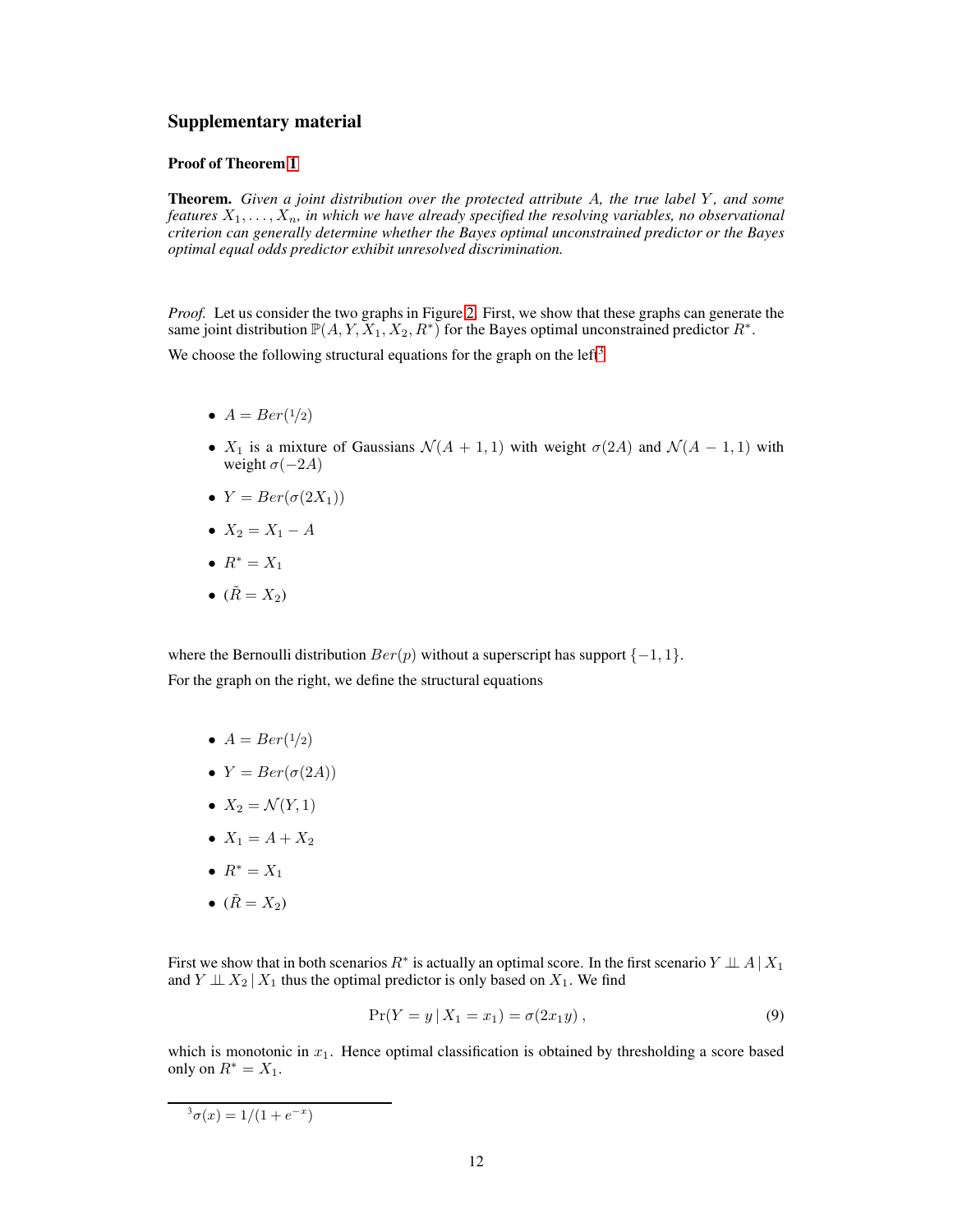In the second scenario, because  $Y \perp \perp X_1 | \{A, X_2\}$  the optimal predictor only depends on  $A, X_2$ . We compute for the densities

<span id="page-12-1"></span>
$$
\mathbb{P}(Y \mid X_2, A) = \frac{\mathbb{P}(Y, X_2, A)}{\mathbb{P}(X_2, A)}\tag{10a}
$$

$$
=\frac{\mathbb{P}(X_2,A\mid Y)\mathbb{P}(Y)}{\mathbb{P}(X_2,A)}\tag{10b}
$$

$$
= \frac{\mathbb{P}(X_2 | Y)\mathbb{P}(A | Y)\mathbb{P}(Y)}{\mathbb{P}(X_2, A)}
$$
(10c)

$$
=\frac{\mathbb{P}(X_2|Y)^{\frac{\mathbb{P}(Y|A)\mathbb{P}(A)}{\mathbb{P}(Y)}}{\mathbb{P}(X_2,A)}(\text{10d})}{\mathbb{P}(X_2,A)}\tag{10d}
$$

$$
= \frac{\mathbb{P}(X_2 | Y)\mathbb{P}(Y | A)\mathbb{P}(A)}{\mathbb{P}(X_2, A)},
$$
\n(10e)

where for the third equal sign we use  $A \perp \!\!\! \perp X_2 \mid Y$ . In the numerator we have

<span id="page-12-0"></span>
$$
\mathbb{P}(X_2 \mid Y=y)(x_2)\mathbb{P}(Y \mid A=a)(y)\mathbb{P}(A)(a) = f_{\mathcal{N}(y,1)}(x_2) f_{Ber(\sigma(2a))}(y) f_{Ber(1/2)}(a), \quad (11)
$$

where  $f_D$  is the probability density function of the distribution D. The denominator can be computed by summing up [\(11\)](#page-12-0) for  $y \in \{-1, 1\}$ . Overall this results in

$$
Pr(Y = y | X_2 = x_2, A = a) = \sigma(2y(a + x_2)).
$$

Since by construction  $X_1 = A + X_2$ , the optimal predictor is again  $R^* = X_1$ . If the joint distribution  $\mathbb{P}(\check{A}, Y, R^*)$  is identical in the two scenarios, so are the joint distributions  $\mathbb{P}(A, Y, X_1, X_2, R^*)$ , because of  $X_1 = R^*$  and  $X_2 = X_1 - A$ .

To show that the joint distributions  $\mathbb{P}(A, Y, R^*) = \mathbb{P}(Y | A, R^*) \mathbb{P}(R^* | A) \mathbb{P}(A)$  are the same, we compare the conditional distributions in the factorization.

Let us start with  $\mathbb{P}(Y | A, R^*)$ . Since  $R^* = X_1$  and in the first graph  $Y \perp \!\!\! \perp A | X_1$ , we already found the distribution in [\(9\)](#page-11-1). In the right graph,  $\mathbb{P}(Y \mid R^*, A) = \mathbb{P}(Y \mid X_2 + A, A) = \mathbb{P}(Y \mid X_2, A)$  which we have found in [\(10\)](#page-12-1) and coincides with the conditional in the left graph because of  $X_1 = A + X_2$ .

Now consider  $R^* | A$ . In the left graph we have  $\mathbb{P}(R^* | A) = \mathbb{P}(X_1 | A)$  and the distribution  $\mathbb{P}(X_1 | A)$  is just the mixture of Gaussians defined in the structural equation model. In the right graph  $R^* = A + X_2 = Y + \mathcal{N}(A, 1)$  and thus  $\mathbb{P}(R^* | A) = \mathcal{N}(A \pm 1)$  for  $Y = \pm 1$ . Because of the definition of Y in the structural equations of the right graph, following a Bernoulli distribution with probability  $\sigma(2A)$ , this is the same mixture of Gaussians as the one we found for the left graph.

Clearly the distribution of A is identical in both cases.

Consequently the joint distributions agree.

When  $X_1$  is an resolving variable, the optimal predictor in the left graph does not exhibit unresolved discrimination, whereas the graph on the right does.

The proof for the equal odds predictor  $\tilde{R}$  is immediate once we show  $\tilde{R} = X_2$ . This can be seen from the graph on the right, because here  $X_2 \perp \!\!\! \perp A \mid Y$  and both using A or  $X_1$  would violate the equal odds condition. Because the joint distribution in the left graph is the same,  $\hat{R} = X_2$  is also the optimal equal odds score. 口

#### Proof of Proposition [1](#page-4-3)

Proposition. *If there is no directed path from a proxy to a feature, unawareness avoids proxy discrimination.*

*Proof.* An unaware predictor R is given by  $R = r(X)$  for some function r and features X. If there is no directed path from proxies P to X, i.e.  $P \notin ta^{\mathcal{G}}(X)$ , then  $R = r(X) = r(ta^{\mathcal{G}}(X))$  $r(ta_P^{\mathcal{G}}(X))$ . Thus  $\mathbb{P}(R | do(P = p)) = \mathbb{P}(R)$  for all p, which avoids proxy discrimination.  $\Box$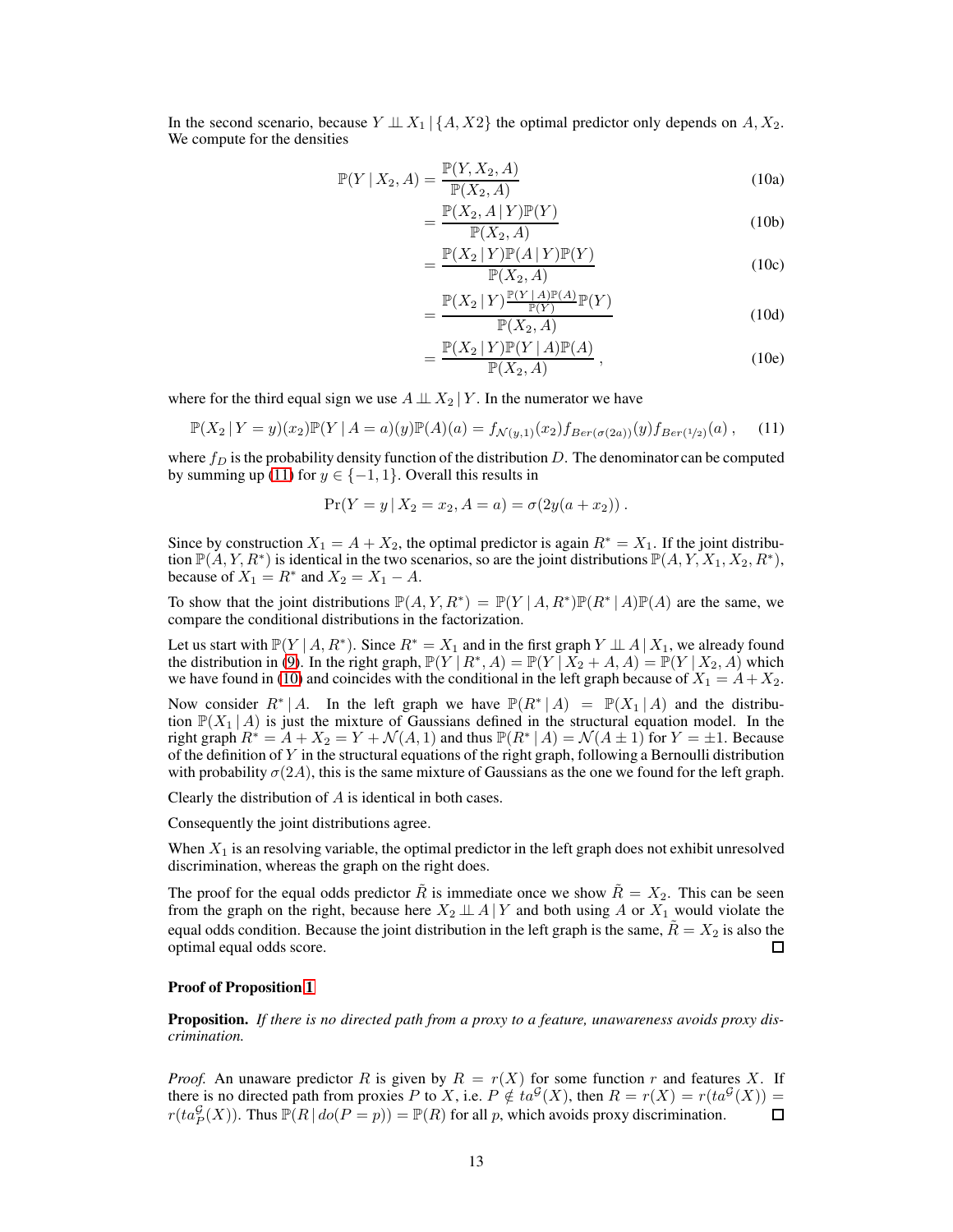#### Proof of Theorem [2](#page-7-0)

Theorem. *Let the influence of* P *on* X *be additive and linear, i.e.*

$$
X = f_X(P, ta_P^{\mathcal{G}}(X)) = g_X(ta_P^{\mathcal{G}}(X)) + \mu_X P
$$

*for some function*  $g_X$  *and*  $\mu_X \in \mathbb{R}$ *. Then any predictor of the form* 

$$
R = r(X - \mathbb{E}[X \mid do(P)])
$$

*for some function* r *exhibits no proxy discrimination.*

*Proof.* It suffices to show that the argument of r is constant w.r.t. to P, because then R and thus  $\mathbb{P}(R)$ are invariant under changes of P. We compute

$$
\mathbb{E}[X \mid do(P)] = \mathbb{E}[g_X(t a_P^{\mathcal{G}}(X)) + \mu_X P \mid do(P)]
$$
  
= 
$$
\underbrace{\mathbb{E}[g_X(t a_P^{\mathcal{G}}(X)) \mid do(P)]}_{=0} + \mathbb{E}[\mu_X P \mid do(P)]
$$
  
= 
$$
\mu_X P.
$$

Hence,

$$
X - \mathbb{E}[X \mid \text{do}(P)] = g_X(\text{ta}_P^{\mathcal{G}}(X))
$$

is clearly constant w.r.t. to P.

#### Proof of Corollary [1](#page-7-1)

Corollary. *Under the assumptions of Theorem [2,](#page-7-0) if all directed paths from any ancestor of* P *to* X *in the graph* G are blocked by P, then any predictor based on the adjusted features  $\ddot{X} := X - \mathbb{E}[X | P]$ *exhibits no proxy discrimination and can be learned from the observational distribution*  $\mathbb{P}(P, X, Y)$ *when target labels* Y *are available.*

*Proof.* Let Z denote the set of ancestors of P. Under the given assumptions  $Z \cap ta^{\mathcal{G}}(X) = \emptyset$ , because in  $G$  all arrows into  $P$  are removed, which breaks all directed paths from any variable in Z to X by assumption. Hence the distribution of X under an intervention on P in  $\tilde{G}$ , where the influence of potential ancestors of P on X that does not go through P would not be affected, is the same as simply conditioning on P. Therefore  $\mathbb{E}[X \mid do(P)] = \mathbb{E}[X \mid P]$ , which can be computed from the joint observational distribution, since we observe X and P as generated by  $\tilde{G}$ .  $\Box$ 

#### Proof of Proposition [3](#page-7-2)

**Proposition.** Any predictor of the form  $R = \lambda(X - \mathbb{E}[X \mid do(P)]) + c$  for linear  $\lambda, c \in \mathbb{R}$  exhibits *no proxy discrimination in expectation.*

*Proof.* We directly test the definition of proxy discrimination in expectation using the linearity of the expectation

$$
\mathbb{E}[R | do(P = p)] = \mathbb{E}[\lambda(X - \mathbb{E}[X | do(P)]) + c | do(P = p)]
$$
  
=  $\lambda(\mathbb{E}[X | do(P = p)] - \mathbb{E}[X | do(P = p)]) + c$   
= c.

This holds for any p, hence proxy discrimination in expectation is achieved.

 $\Box$ 

#### Additional statements

Here we provide an additional statement that is a first step towards the "opposite direction" of Theorem [2,](#page-7-0) i.e. whether we can infer information about the structural equations, when we are given a predictor of a special form that does not exhibit proxy discrimination.

 $\Box$